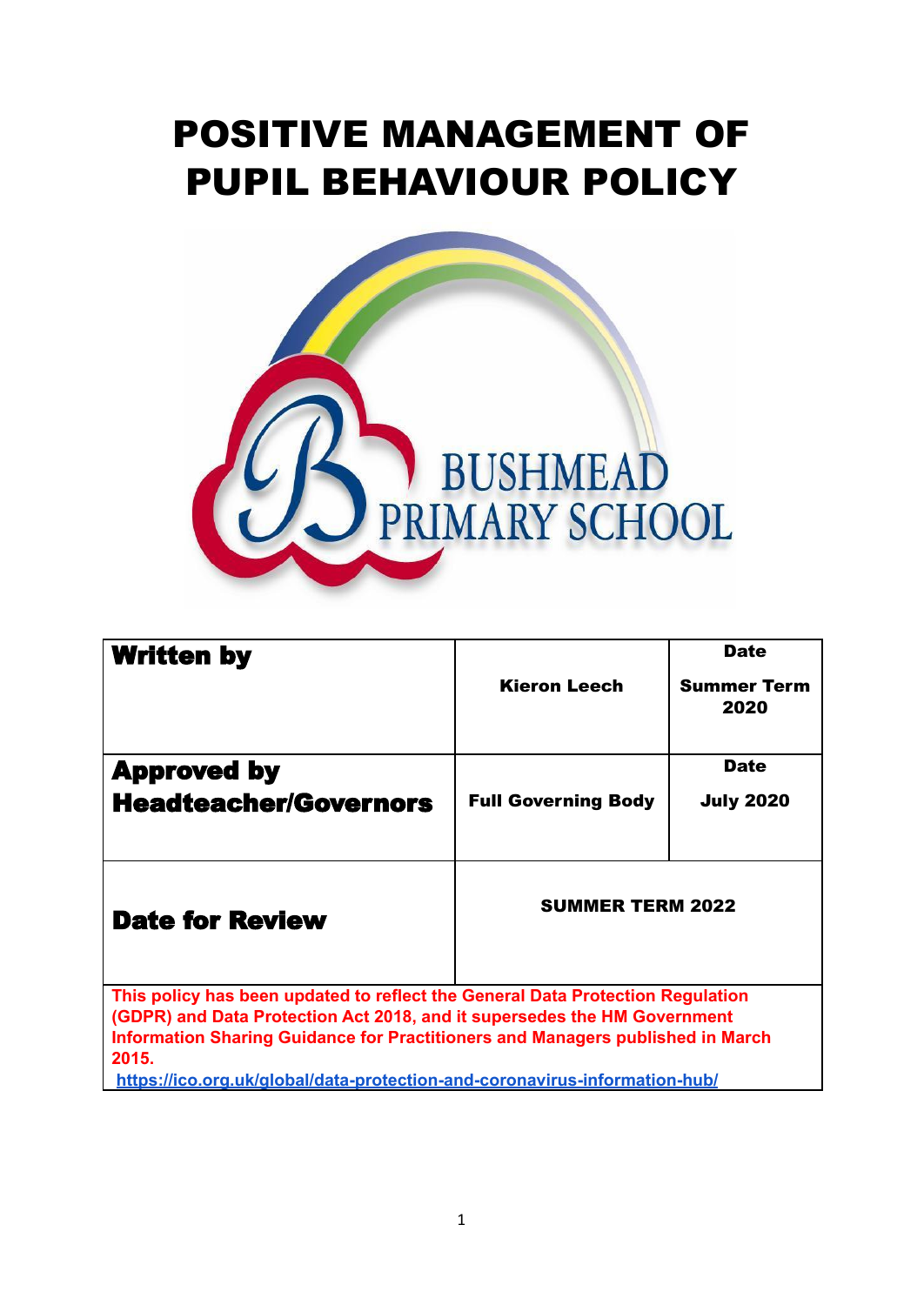#### **Purpose and Rationale**

Positive behaviour is an essential condition for effective teaching and learning to take place. At Bushmead Primary School, we believe that pupils and staff have the right to work in an environment that is safe, friendly, peaceful and fair. Positive behaviours must be carefully developed, supported and modelled by all members of staff. High self-esteem promotes good behaviour, effective learning and positive relationships. The best results, in terms of promoting positive behaviour, arise from emphasising potential, developing children's self-esteem, rewarding success and giving praise for effort and achievement, rather than focusing on shortcomings and failure. Through the example of the adults who care for them at school and through well-planned and stimulating learning opportunities, we believe that children will accept learning challenges and develop self-discipline.

Consistency is what we aim to achieve, meaning that all children are treated fairly and consistently. All members of staff are expected to follow and implement this policy and it is the responsibility of parents to share with the school in helping their children to behave well.

We believe good behaviour means that all adults and children in school are:

- ✓ Careful, kind and helpful to each other
- ✓ Polite, friendly and respectful
- ✓ Focused and hardworking
- ✓ Proud of their school, of the community in which they live and aware that they have an active part to play in both.

Here at Bushmead Primary School, we expect a high standard of behaviour at all times whether in classrooms, the dining hall, the playground, after school clubs, on organised out of school visits or activities and when walking to and from school.

#### **Our aims for positive behaviour are:**

- ✓ To ensure a consistent approach towards behaviour management is implemented by all members of staff
- ✓ To help our children develop into caring and thoughtful pupils who respect and value the feelings, opinions, beliefs, property and differences of others
- ✓ To develop our children's self-discipline, self-esteem and co-operation skills
- ✓ For all pupils to contribute positively to school life in a caring, honest and safe environment
- ✓ To work alongside parents to develop our children's personal relationships, academic achievement and social skills.

#### **Our objectives**

At Bushmead Primary School we support positive behaviour and a positive environment through:

- ✓ A whole school approach which follows the school rules and an agreed behaviour process (see appendix 1) with children rewarded positively with house points
- ✓ Offering a broad and balanced curriculum that offers stimulating and positive learning experiences
- ✓ Encouraging everyone to take care of and have respect for their own and each other's belongings as well as the overall school environment
- ✓ Valuing the House Competitions and encouraging children to work as a team
- $\checkmark$  Encouraging children to see themselves as a member of the school community, as part of a house group and recognising their individual responsibilities
- ✓ The provision of extra-curricular activities both before, during and after school
- ✓ Adopting positive approaches to playtimes and lunchtimes including a range of activities, playground pals and house competitions to create a sense of belonging thus giving more meaning to the house system
- $\checkmark$  Monthly school values which highlight the key attributes that we look for in our pupils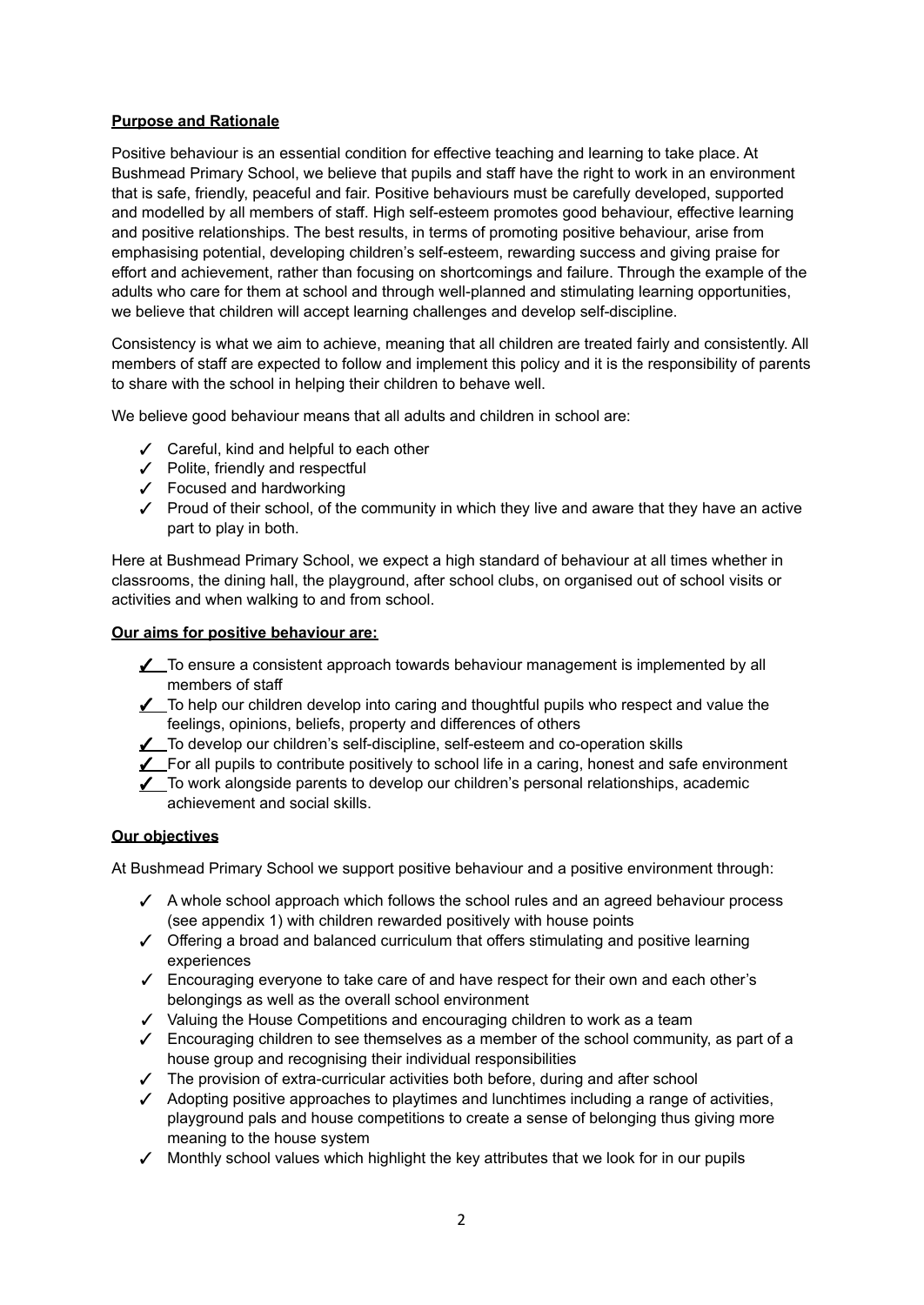#### **Procedures**

#### As adults in school, we have an essential part to play in the lives of the children at Bushmead **Primary School as role models. We do this through:**

- $\checkmark$  Demonstrating and modelling the good behaviours and manners that we expect to see
- $\checkmark$  Feeding back, providing positive praise and awarding house points or, for the youngest children in school, stickers when pupils behave well
- ✓ Showing respect to every child and making them feel valued considering the inclusive nature of Bushmead Primary School
- ✓ Not accepting bullying in any way shape or form
- ✓ Responding to negative behaviour in a calm, consistent and positive way
- ✓ Understanding the professional relationships that are needed between adults and pupils, and our duty to act upon aggressive and negative behaviour
- ✓ Starting each day with a 'clean slate'
- ✓ Seeking out and taking part in CPD sessions with a specific behaviour focus and implementing this into daily school life to keep our children safe
- ✓ All staff having the Safeguarding of children at the forefront of their minds.

#### **Our school rules (Appendix 1)**

Our school rules are based on the principles of:

- **Respect for myself**
- **Respect for others**
- **Respect for property.**
- Always treat everyone with kindness and respect
- Always be honest
- Always take responsibility for your own actions
- Always be careful with school property and the property of others
- Always keep the school buildings and environment clean and tidy.

Alongside these school rules, some classes may create their own set of class rules and the children are involved in the creation of these, making them more personalised to the needs of the class.

To encourage positive behaviour we:

- $\checkmark$  Use positive verbal praise and comments (focusing on the good behaviour that we see)
- ✓ Give children roles of responsibility eg. Classroom jobs, school council, playground pals, open evening helpers etc.
- ✓ Use Golden Time in certain year groups (Key Stage 1 and a set time limit) and a reward box in Foundation Stage
- ✓ Recognise the values that children demonstrate through Values based assemblies and awards
- ✓ Award House Points for achievement, effort, good manners and positive behaviour choices.

**If a child forgets a classroom or whole school rule, or breaks it on purpose, sanctions will be used fairly and consistently using the school's agreed behaviour process (Appendix 2). We believe that it is important to continue to reward and encourage the child for their positive behaviour.**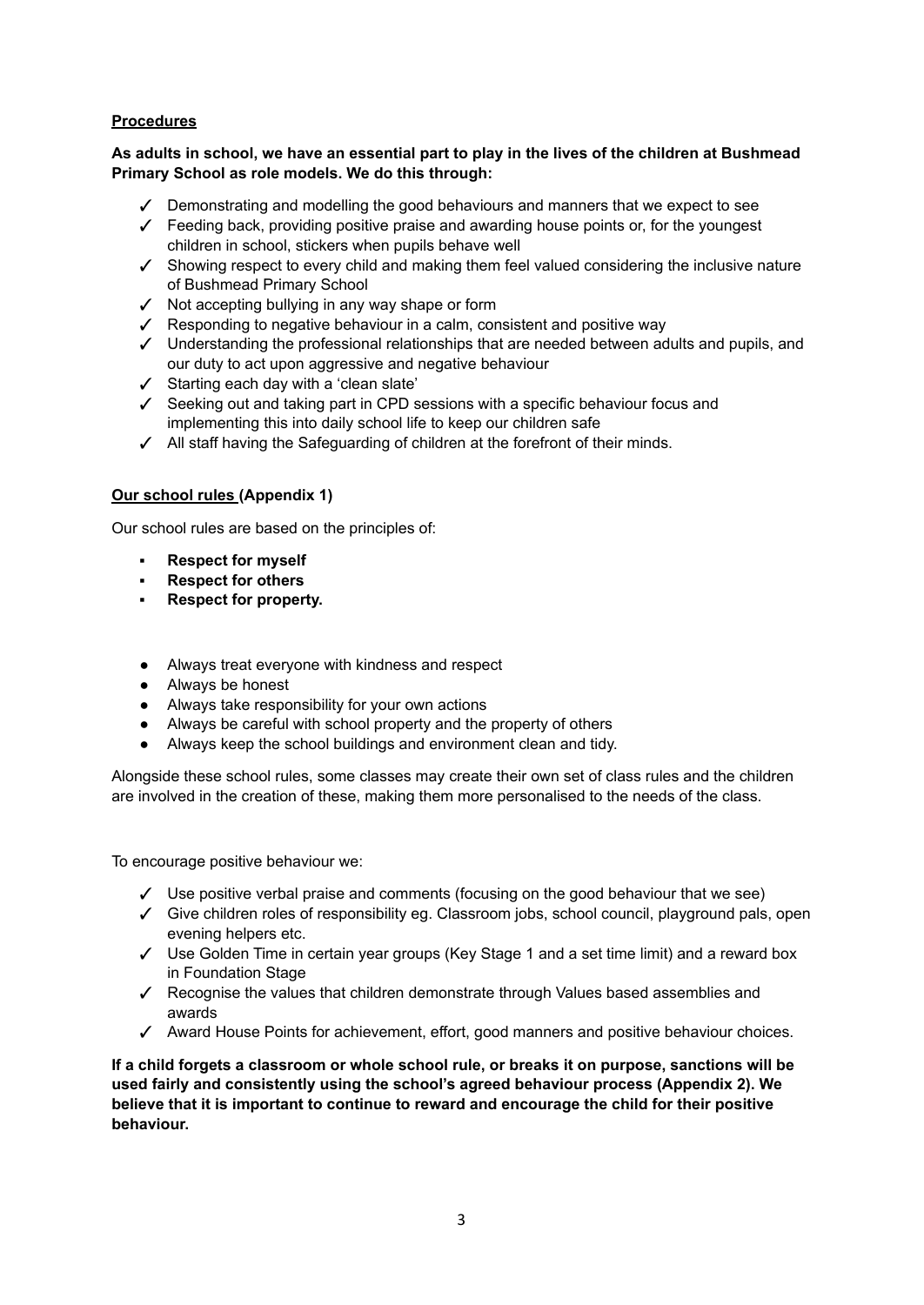#### **Sanctions for minor offences include:**

- Issuing warnings of what will happen next if negative behaviour continues
- Moving the child's name on the class behaviour chart (Appendix 3) KS2 or put on to the 'Red Petal' - KS1. In Foundation Stage, children will move away from the 'Pot of Gold' on the class chart
- A change in position within the learning environment
- 'Planned' ignoring
- Non-verbal gestures
- Individual discussion with the child discussing why the behaviour is unacceptable
- Focus on positive praise for those in the class who are doing as they should
- Loss of Golden time/playtime or part of lunchtime
- Use of the 4 Ws and H. (Who? What? Where? When? How?)

#### **If inappropriate behaviour continues then further sanctions may include:**

- Completion of school behaviour incident recording form (Appendix 4)
- Referring the child to the year leader who will complete an incident form which is then kept electronically in a year group 'Incident folder' and added on to SIMs
- Informing parents of the displayed behaviour and discussing the best way to move forward
- Support from the Specialist Behaviour Teaching Assistant and an appropriate intervention put into place to focus on positive behaviours and reactions
- Placing the child on a behaviour report chart. The behaviour of the child will be monitored by the Year Leader or/and a member of the school's behaviour team
- Working outside of the classroom with a member of the Senior Leadership Team or behaviour team. This is classified as an internal exclusion
- Support from the Family Workers and external agencies where alternative learning provision can be provided
- Fixed term or permanent exclusion.

Our Specialist Behaviour Support Teaching Assistant and support staff fully support our work on improving behaviour across the school, in lessons, at lunchtimes and through individual intervention and support.

All members of staff are aware of the regulations regarding the use of force by staff, as set out in the *DfE document 'Use of reasonable force' July 2013. Staff at Bushmead Primary School only use force* to restrain or quide pupils with the aim of preventing injury to a child or to prevent them from harming *him/herself. Any action taken by staff is in line with the government guidelines and certain members of staff have received Teamteach training meaning that they are trained in restraint techniques. However, this will only be utilised when all other strategies have been attempted and deemed* unsuccessful. Holding or moving will only be used as a last resort and by trained members of staff.

#### **A 'red card' system operates where any member of staff requiring immediate assistance sends the red card to a member of the senior leadership team who will respond immediately.**

#### **Organisation and facilities**

Playground behaviour is something that we monitor closely at Bushmead Primary School. We believe that if children are regularly reminded of rules and are given different opportunities to take part in activities then this will have a positive impact on behaviour. To encourage positive playground behaviour we:

- Remind pupils each term about the expectations of behaviour at play and lunchtimes and value the importance of lining up promptly, sensibly and quietly
- Encourage lunchtime staff to interact with pupils and to lead activities
- Use Playground Pals to run structured activities forKS1 pupils and Foundation Stage pupils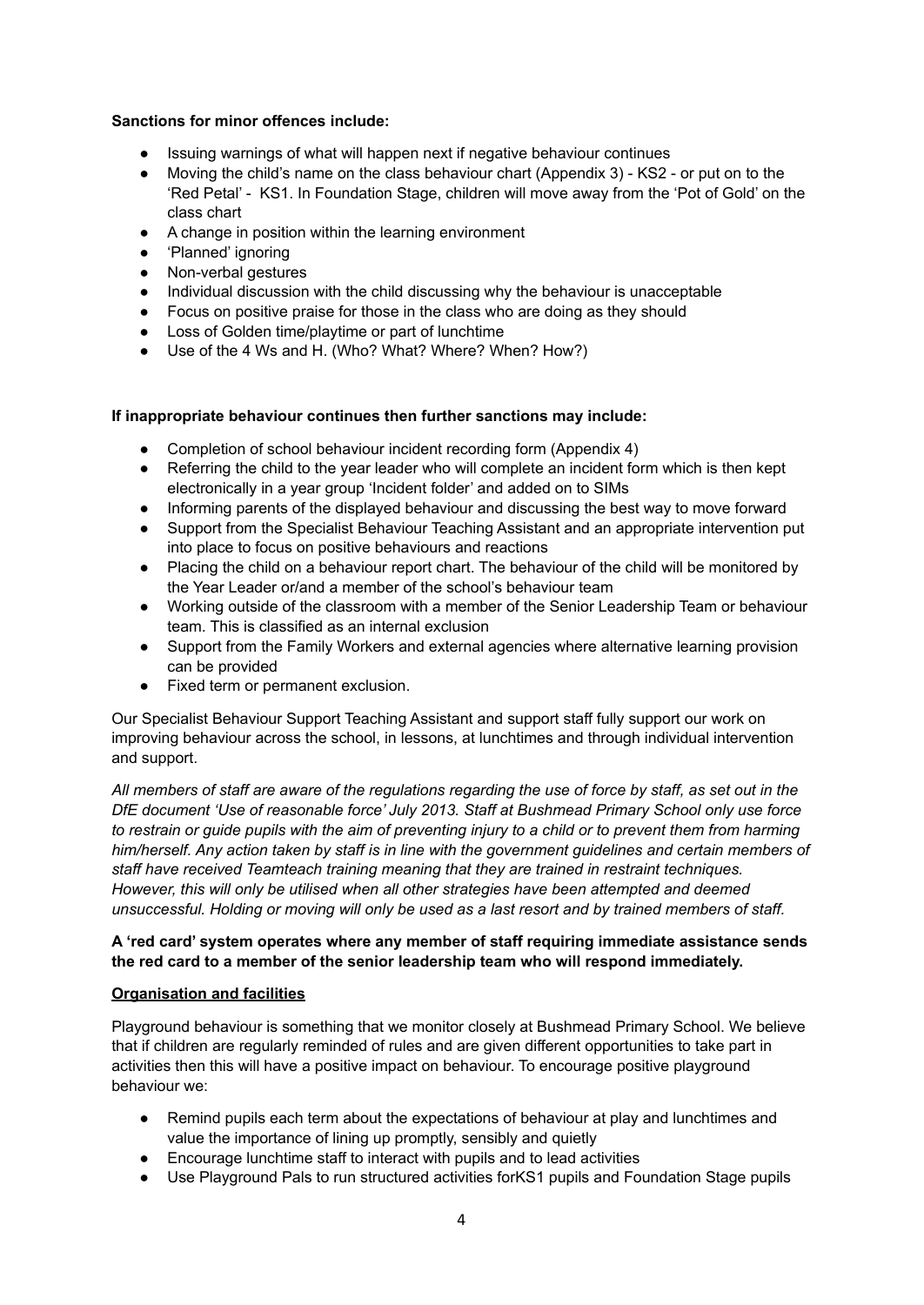- Have dedicated lunch times for 'Me Time' where children can share any issues and take part in different activities (Upper KS2)
- Ensure that all members of staff act promptly when incidents occur
- Provide children with a range of House Competitions to take part in, raising the profile of teamwork and fair play
- Have lunch time sporting activities run by a member of the PE team

#### **Special Educational Needs**

At Bushmead Primary School we expect all children to behave in line with the school rules and to display positive characteristics that they can take forward and use outside of the school environment. When negative behaviours occur, sanctions will be put into place. When the child in question is known to have Special Educational Needs (SEN), sanctions will still be implemented, however, the strategy used when dealing with this negative behaviour will take into account the specific needs of the child and an appropriate sanction will be put into effect. In some cases, the child may be supported by a member of staff during unstructured playtimes or receive support from the Inclusion Team. A positive approach will always be used with the aim of preparing all children for the future and life outside of Bushmead Primary School. There may be times when pupils are in a very heightened situation and manual intervention is required. This will be used as a last resort, when other strategies have been exhausted, and will only be actioned by trained members of staff. Some children may also require an individual incident book to record incidents which occur regularly.

#### **Allegations of abuse against staff and other adults working in the school**

All children and adults have a right to be protected from harm and here at Bushmead Primary School, all allegations of abuse will be taken seriously. All members of the school have a duty to safeguard and promote the welfare of children and to maintain a safe learning environment. We aim to identify where there are child welfare concerns and take appropriate action to address them in partnership with other organisations when necessary.

All staff at Bushmead Primary School have a positive role to play in child protection but their role can leave them open to accusations of abuse. Such allegations may be true but they may also be false, misplaced or malicious. In such instances, we aim to ensure that all allegations are dealt with fairly, consistently, quickly and in a way that provides protection for the child whilst also supporting the person who is the subject of the allegation.

#### **Action in the event of a malicious allegation**

If an allegation is deemed to be unfounded or malicious, the Local Authority Designated Officer will be informed and will refer the matter to the local authority children's services to identify whether the child in question is in need of services or whether the child has been subject to abuse by someone else.

In the event that an allegation is shown to have been deliberately invented, the Headteacher will consider whether any disciplinary action is required against the pupil who made it. The disciplinary action taken against a pupil may include fixed term or permanent exclusion. However, any action that is taken will be discussed with the parent/carer of the pupil concerned at the earliest stage possible during proceedings.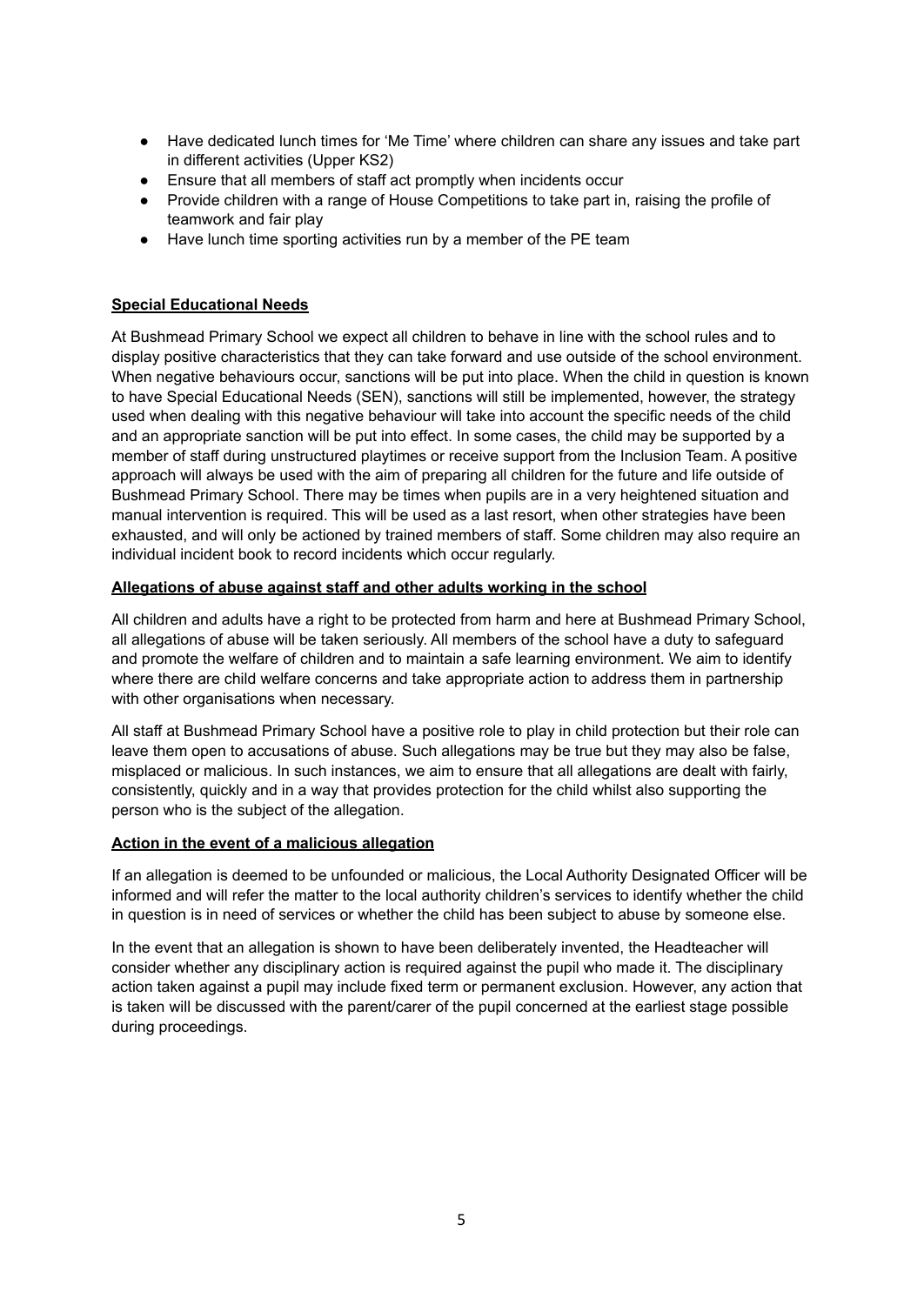## **Appendices**

**Appendix 1 – School Rules**

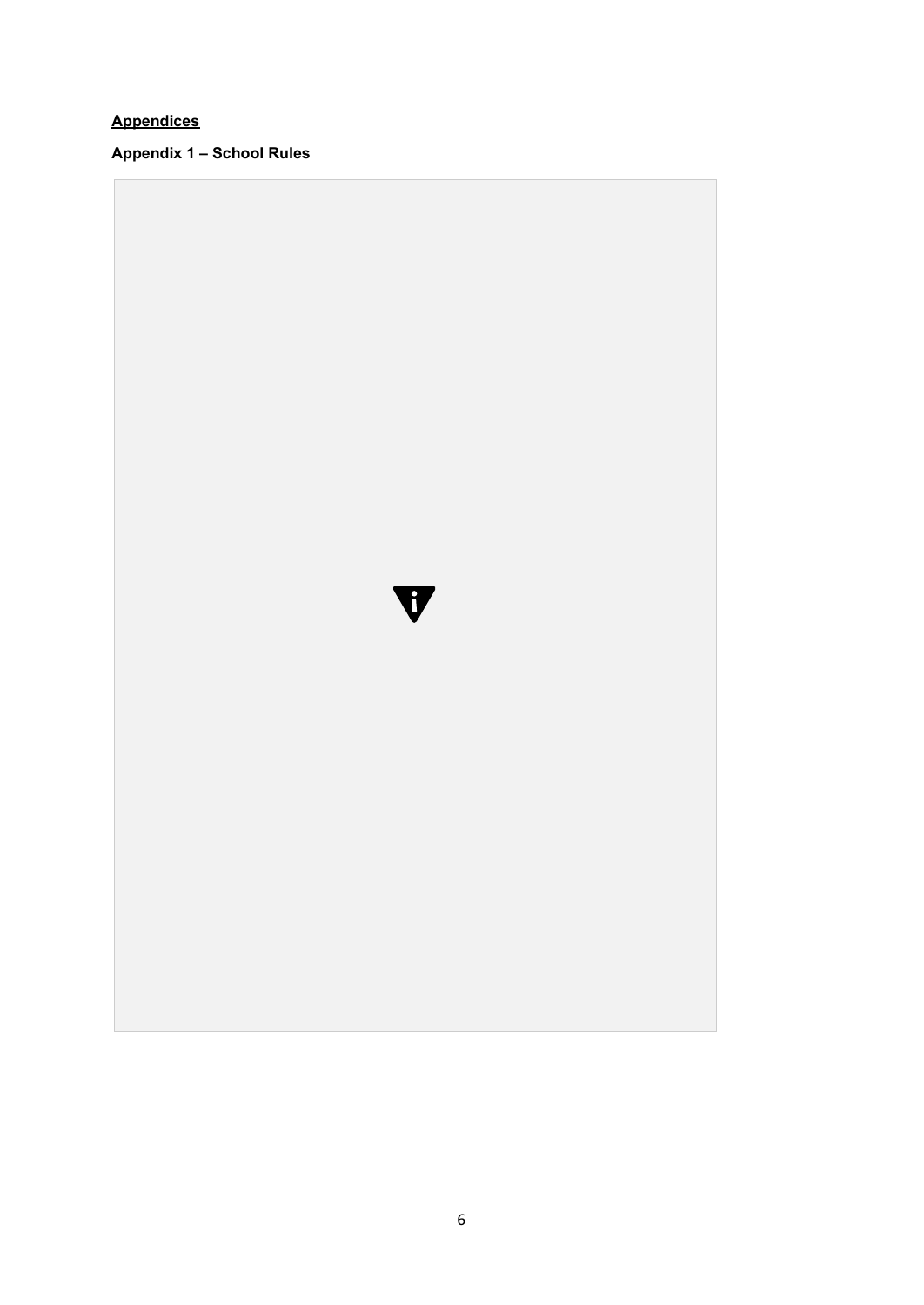#### **Appendix 2 – School Behaviour Process**

#### **Dealing with challenging behaviour**

At Bushmead, we follow a simple process when dealing with behaviour incidents. Immediately after an incident, the class teacher will take the lead on the incident. Depending on the severity of the incident, the class teacher may then decide to inform the Head of Year or Assistant Headteacher for the phase. In the case of repeated incidents by the same pupil, the Assistant Headteacher for the phase will become involved, as may the school's Behaviour Lead.



## **Deputy/Headteacher**

(Please note: some incidents that occur – particularly at break or lunch time – may require immediate intervention by a member of the Senior Leadership Team)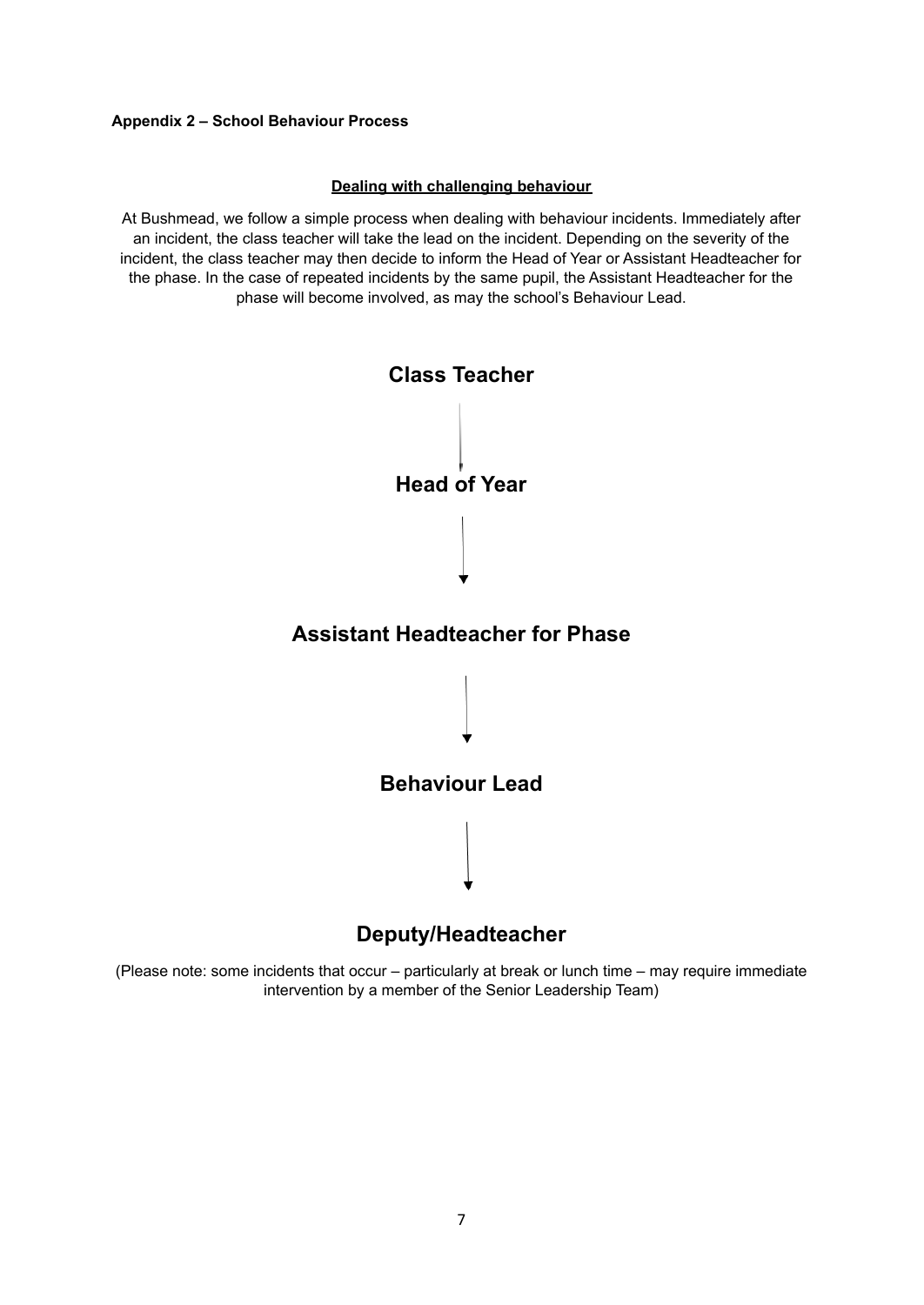## **Appendix 3 – Class Behaviour Chart (KS2)**

| Time to change                   |  |
|----------------------------------|--|
|                                  |  |
|                                  |  |
|                                  |  |
|                                  |  |
|                                  |  |
|                                  |  |
|                                  |  |
|                                  |  |
|                                  |  |
| <b>Behaviour is unacceptable</b> |  |
|                                  |  |
|                                  |  |
|                                  |  |
|                                  |  |
|                                  |  |
|                                  |  |
|                                  |  |
|                                  |  |
|                                  |  |
|                                  |  |
|                                  |  |
| This is getting serious          |  |
|                                  |  |
|                                  |  |
|                                  |  |
|                                  |  |
|                                  |  |
|                                  |  |
|                                  |  |
|                                  |  |
|                                  |  |